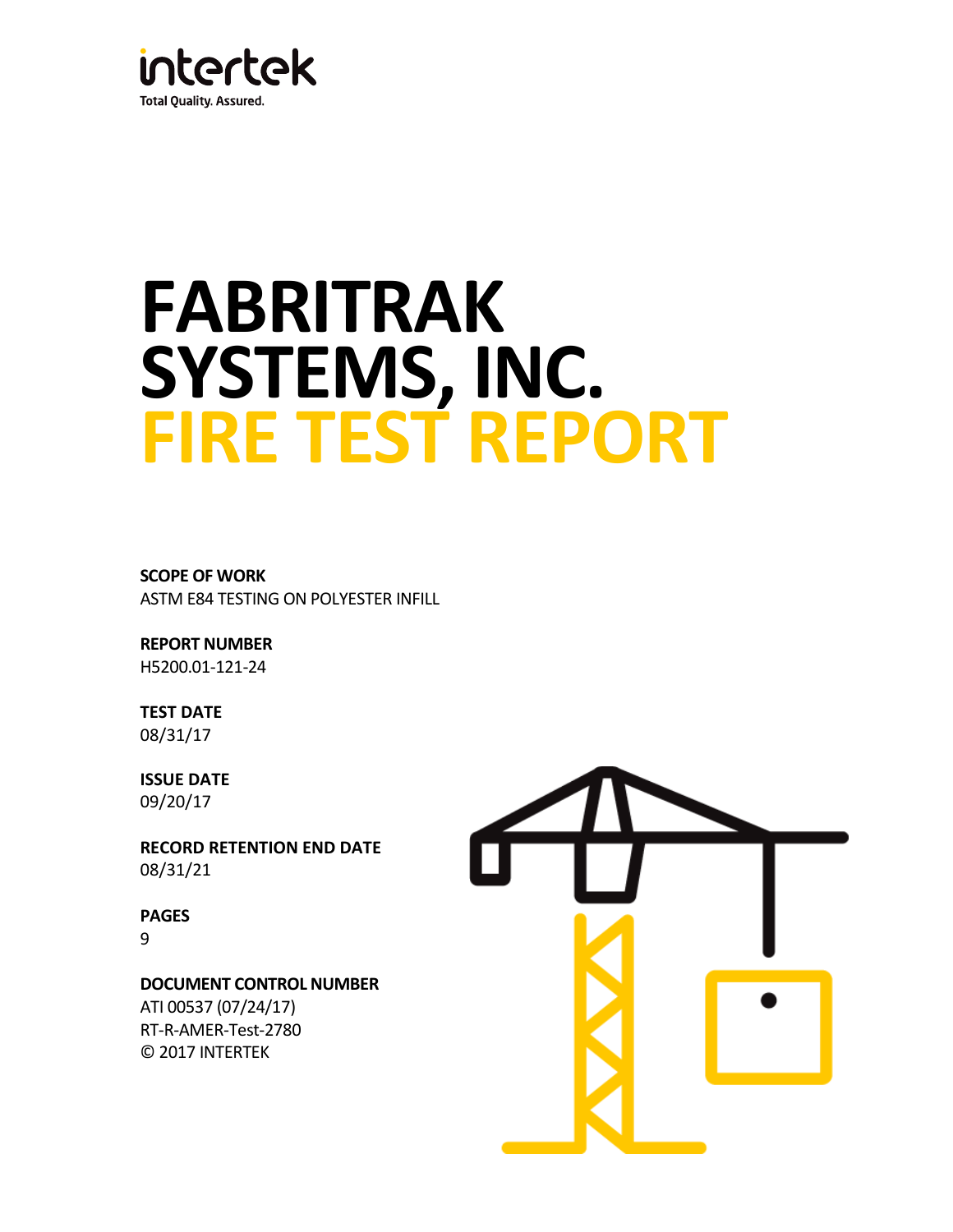

130 Derry Court York, Pennsylvania 17406

Telephone: 717-764-7700 Facsimile: 717-764-4129 [www.intertek.com/building](http://www.intertek.com/building) 

## **TEST REPORT FOR FABRITRAK SYSTEMS, INC.**

Report No.: H5200.01-121-24 Date: 09/20/17

## **REPORT ISSUED TO**

**FabriTrak Systems, Inc.** 111 West Park Drive Mt. Laurel, New Jersey 08054

## **SECTION 1**

**SCOPE**

Intertek Building & Construction (B&C) was contracted by FabriTrak Systems, Inc., Mt. Laurel, New Jersey to evaluate the flame spread and smoke developed properties of polyester infill. Testing was conducted at the Intertek B&C test facility in York, Pennsylvania. Results obtained are tested values and were secured by using the designated test method(s). A summary of test results and the complete graphical test data is reported herein.

This report does not constitute certification of this product nor an opinion or endorsement by this laboratory.

## **SECTION 2**

**SUMMARY OF TEST RESULTS**

**Product Type:** Polyester Infill **Series/Model:** Terra Core Poly B™

## **ASTM E84 Test Results**

| <b>FLAME SPREAD INDEX</b> | <b>SMOKE DEVELOPED INDEX</b> |
|---------------------------|------------------------------|
|                           | 120                          |

## For INTERTEK B&C:



This report is for the exclusive use of Intertek's Client and is provided pursuant to the agreement between Intertek and its Client. Intertek's responsibility and liability are limited to the terms and conditions of the agreement. Intertek assumes no liability to any party, other than to the Client in accordance with the agreement, for any loss, expense or damage occasioned by the use of this report. Only the Client is authorized to permit copying or distribution of this report and then only in its entirety. Any use of the Intertek name or one of its marks for the sale or advertisement of the tested material, product or service must first be approved in writing by Intertek. The observations and test results in this report are relevant only to the sample(s) tested. This report by itself does not imply that the material, product, or service is or has ever been under an Intertek certification program.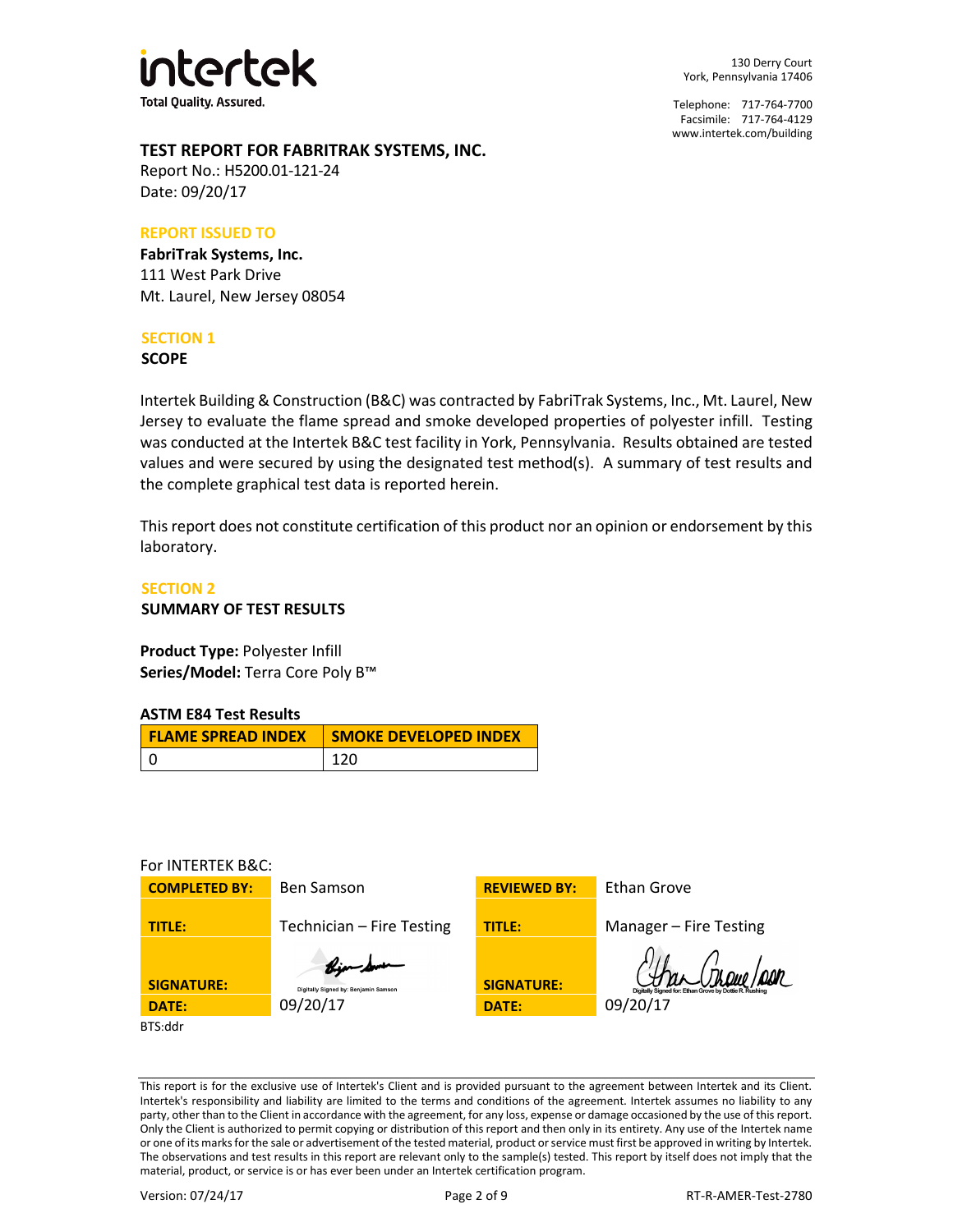

## **TEST REPORT FOR FABRITRAK SYSTEMS, INC.**

Report No.: H5200.01-121-24 Date: 09/20/17

## **SECTION 3**

#### **TEST METHOD**

The specimens were evaluated in accordance with the following:

**ASTM E84-16**, *Standard Test Method for Surface Burning Characteristics of Building Materials* 

#### **SECTION 4**

## **MATERIAL SOURCE/INSTALLATION**

Test samples were provided by the client.

## **SECTION 5**

## **LIST OF OFFICIAL OBSERVERS**

| <b>NAME</b> | <b>COMPANY</b> |  |
|-------------|----------------|--|
| Ben Samson  | Intertek B&C   |  |
| Tim Feltman | Intertek B&C   |  |

## **SECTION 6**

#### **TEST PROCEDURE**

The Steiner Tunnel test apparatus is used to evaluate the surface burning characteristics and smoke development of building materials. The apparatus is considered to be under calibrated conditions when the flame front reaches the end of the tunnel within 5 minutes and 30 seconds (plus or minus 15 seconds) during a red oak test. An initial preheat of the tunnel is performed and the test specimen is installed when the tunnel temperature drops to  $105^\circ$ F ± 5°F. When the test is initiated, the 88 KW dual burner and 240 feet per minute air current creates a flame that extends 4.5 feet down the tunnel. The flame progression is tracked from this point to the exhaust end of the tunnel which is 19.5 feet downstream. An observer simultaneously notes any test specimen anomalies such as melting, dripping, sagging, delamination, fall-out, etc. The smoke that is generated during the test is measured by a photometer. The flame spread and smoke developed data are automatically logged and graphed versus time by a data acquisition and computer system. The Flame Spread Index (FSI) and the Smoke Developed Index (SDI) are based on an area under the curve calculation and the red oak flooring calibration data.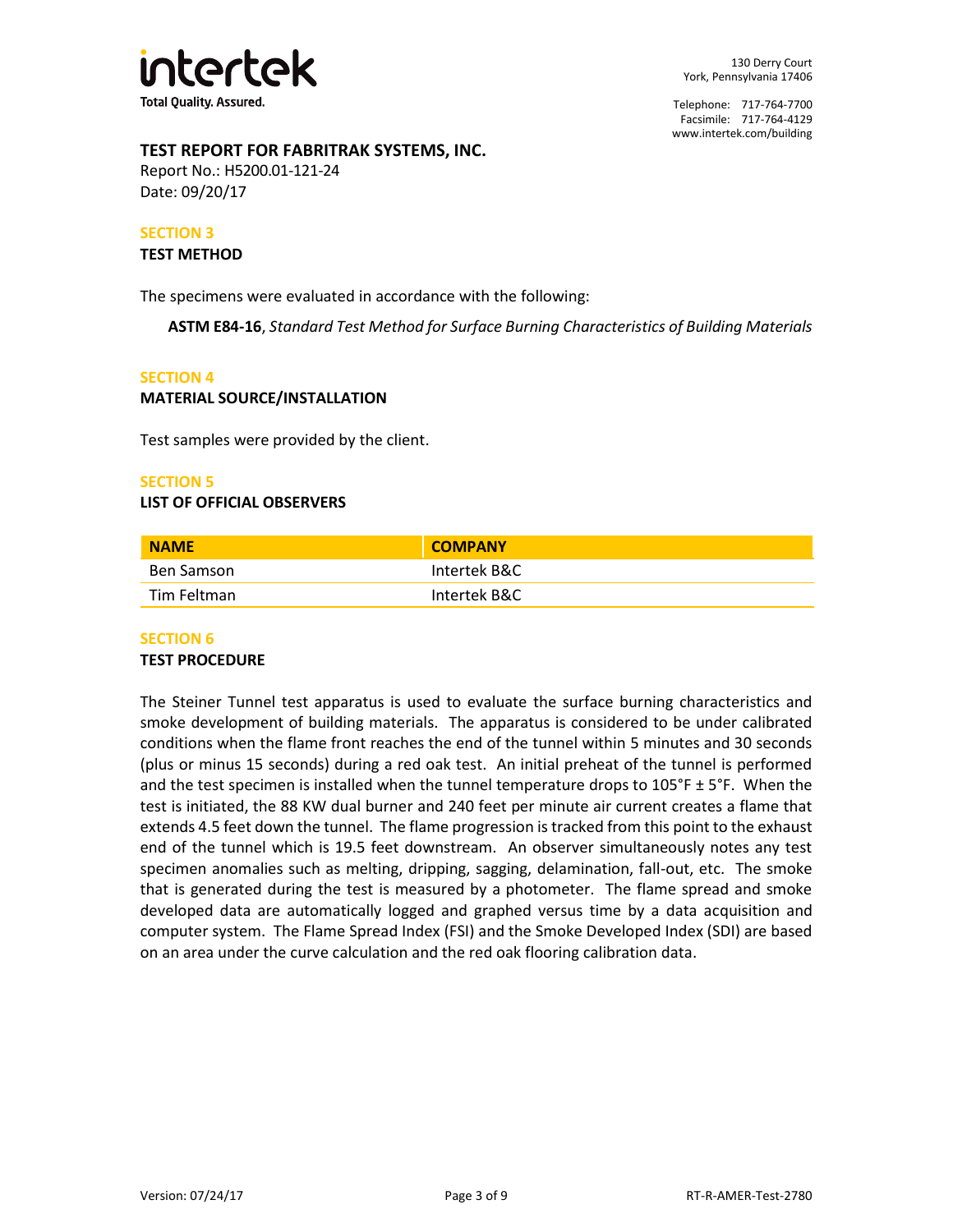

## **TEST REPORT FOR FABRITRAK SYSTEMS, INC.**

Report No.: H5200.01-121-24 Date: 09/20/17

## **SECTION 7**

#### **TEST SPECIMEN DESCRIPTION**

| <b>MANUFACTURER*</b>     | FabriTrak Systems, Inc.                                           |
|--------------------------|-------------------------------------------------------------------|
| <b>PRODUCT TYPE*</b>     | Polyester Infill                                                  |
| SERIES/MODEL*            | Terra Core Poly B™                                                |
| <b>COMPOSITION*</b>      | 100% Polyester                                                    |
| <b>CONDITIONING TIME</b> | 48 hr.                                                            |
| <b>SPECIMEN SIZE</b>     | 23-1/2 in. wide 47-1/2 in. long                                   |
| <b>THICKNESS</b>         | $1$ in.                                                           |
| <b>SPECIMEN SECTIONS</b> | 6                                                                 |
| <b>TOTAL WEIGHT</b>      | $1.6$ lbs.                                                        |
| <b>COLOR</b>             | White                                                             |
| <b>SIDE TO FLAME*</b>    | Non-labelled side                                                 |
| <b>SUPPORT USED*</b>     | Material was self-supporting                                      |
| <b>MOUNTING METHOD</b>   | Material was self-supporting                                      |
| <b>SUBSTRATE USED*</b>   | No substrate was utilized                                         |
| <b>CEMENT BOARD</b>      | 1/4 in. thick fiber cement board was placed on top of the sample. |

\*From the client's material description and/or instructions

**Note:** Specimens were conditioned as per the requirements of Section 6.4 of ASTM E84*.*

## **SECTION 8**

## **CODES AND REGULATIONS**

The 2015 International Building Code® (Chapter 8 Interior Finishes, Section 803 Wall and Ceiling Finishes) and NFPA 5000, (Chapter 10 Interior Wall or Ceiling Finish Testing and Classification) classify materials based on their Flame Spread and Smoke Developed indices. The classification criteria are listed below:

| <b>CLASSIFICATION</b> | <b>FLAME SPREAD INDEX</b> | <b>SMOKE DEVELOPED INDEX</b> |
|-----------------------|---------------------------|------------------------------|
|                       | $0 - 25$                  | 0-450                        |
|                       | 26-75                     | 0-450                        |
|                       | 76-200                    | 0-450                        |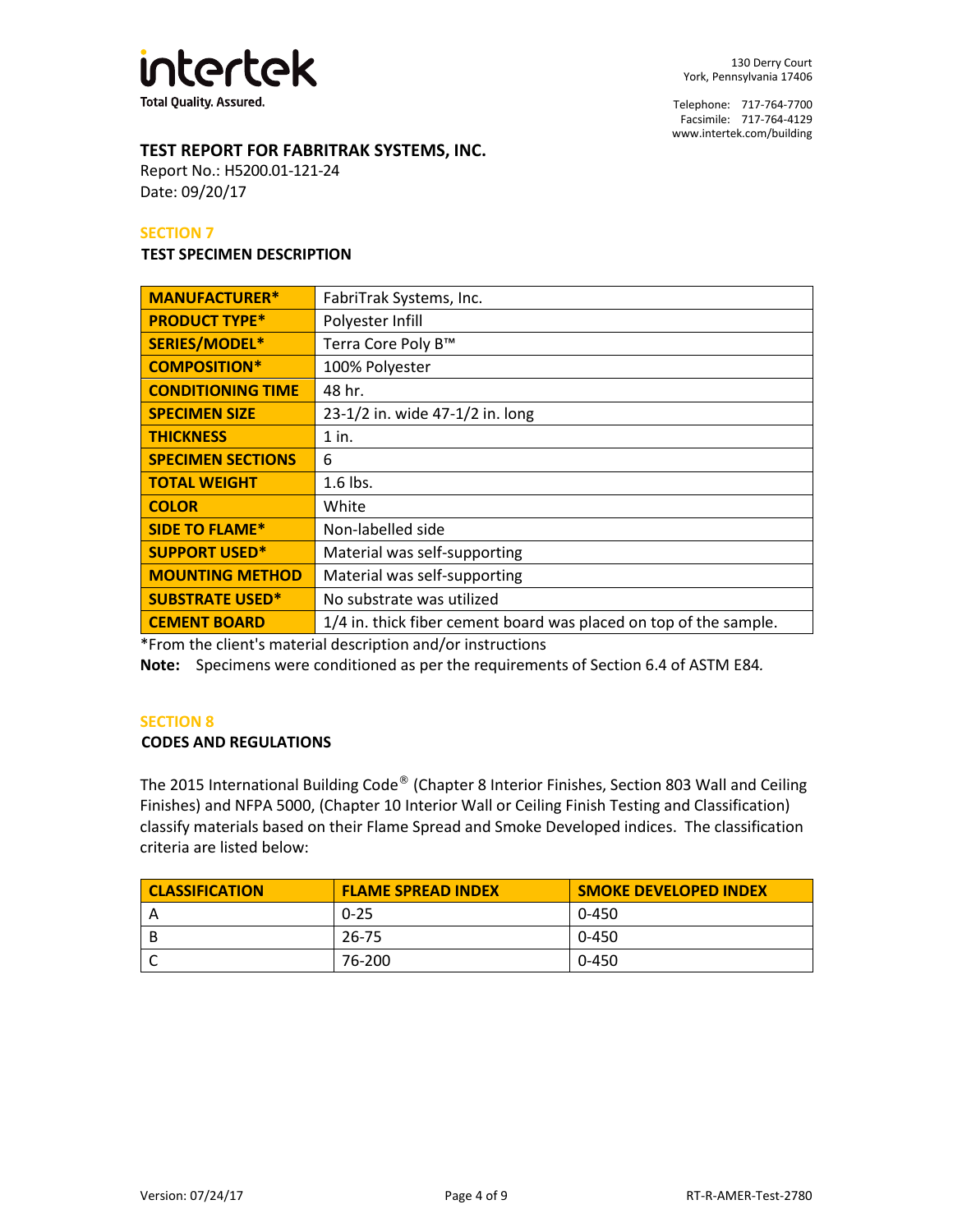

# **TEST REPORT FOR FABRITRAK SYSTEMS, INC.**

Report No.: H5200.01-121-24 Date: 09/20/17

## **SECTION 9**

**TEST RESULTS**

| <b>TEST RESULTS</b>           |                   |
|-------------------------------|-------------------|
| <b>Test Date</b>              | 08/31/17          |
| <b>Test Operator</b>          | <b>Ben Samson</b> |
| Flame Spread Index (FSI)      | U                 |
| Smoke Developed Index (SDI)   | 120               |
| Red Oak Calibration (% * Min) | 101.62            |

| <b>TEST DATA</b>          |        |
|---------------------------|--------|
| FSI (unrounded)           | 0.0    |
| SDI (unrounded)           | 120.6  |
| FS * Time Area (Ft * Min) | 0.0    |
| Smoke Area (% * Min)      | 122.5  |
| Fuel Area (°F * Min)      | 4970.7 |

| <b>OBSERVATIONS</b>                |                |
|------------------------------------|----------------|
| Ignition Time                      | 00:09(Min:Sec) |
| Max Flame Front Advance            | 0.0 Feet       |
| Time to Max Flame Front            | 00:00(Min:Sec) |
| Max Temp At Exposed T/C            | 603.8°F        |
| Time To Max Temp                   | 09:57(Min:Sec) |
| Dripping Observed                  | 00:10(Min:Sec) |
| Flaming On Floor Observed          | 05:23(Min:Sec) |
| After Flame Top Observed           | None           |
| After Flame Floor Observed         | 10:03(Min:Sec) |
| Sagging Observed                   | None           |
| <b>Delamination Observed</b>       | None           |
| Shrinkage Observed                 | None           |
| <b>Fallout Observed</b>            | None           |
| <b>Cracking Observed</b>           | None           |
| <b>Observations After the Test</b> | None           |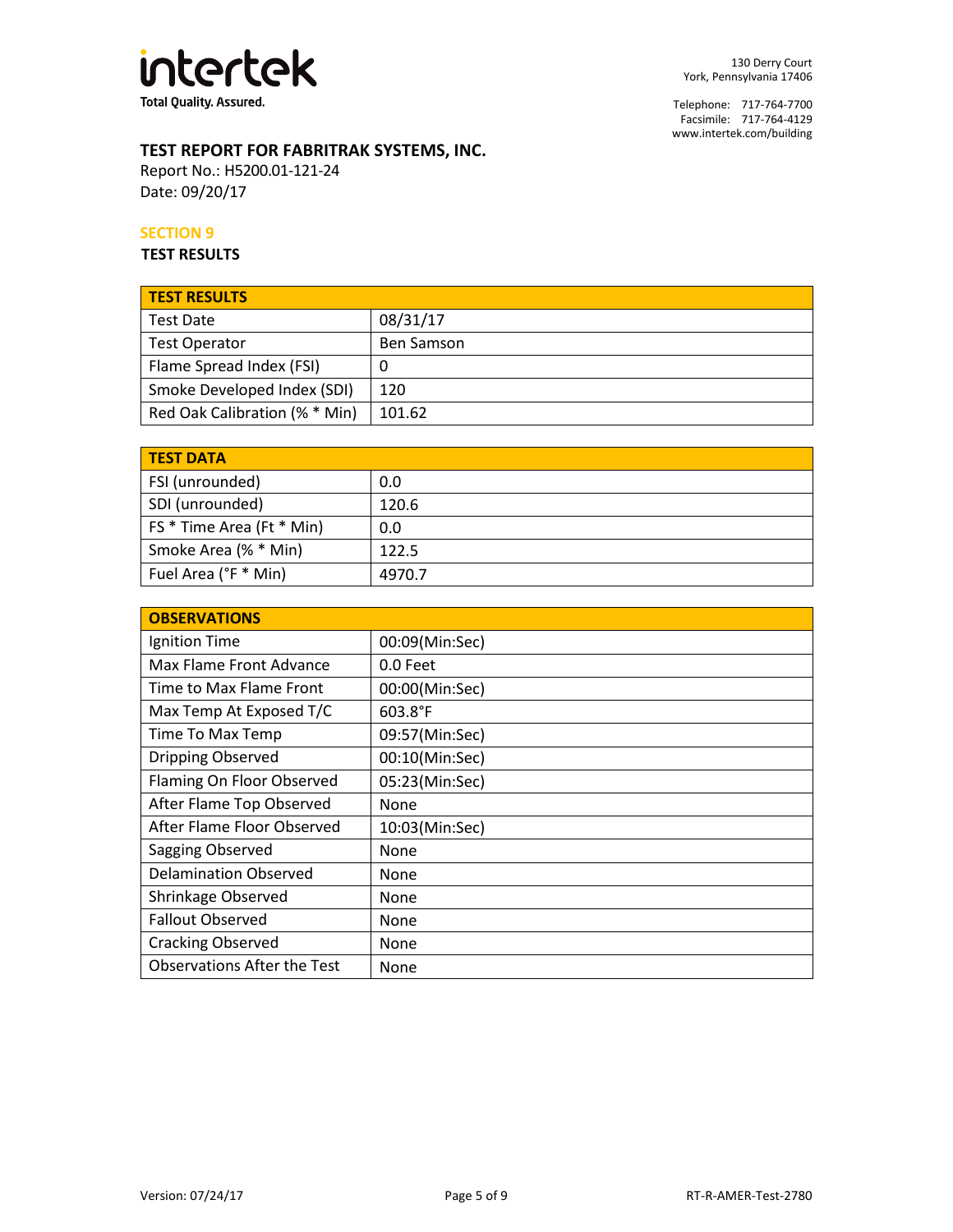

## **TEST REPORT FOR FABRITRAK SYSTEMS, INC.**

Report No.: H5200.01-121-24 Date: 09/20/17

**SECTION 10**

**PHOTOGRAPHS**



**Photo No. 1 Exposed Surface of the Test Specimen (Pre-test)** 



**Photo No. 2 Unexposed Surface of the Test Specimen (Pre-test)** 

130 Derry Court York, Pennsylvania 17406

Telephone: 717-764-7700 Facsimile: 717-764-4129 [www.intertek.com/building](http://www.intertek.com/building)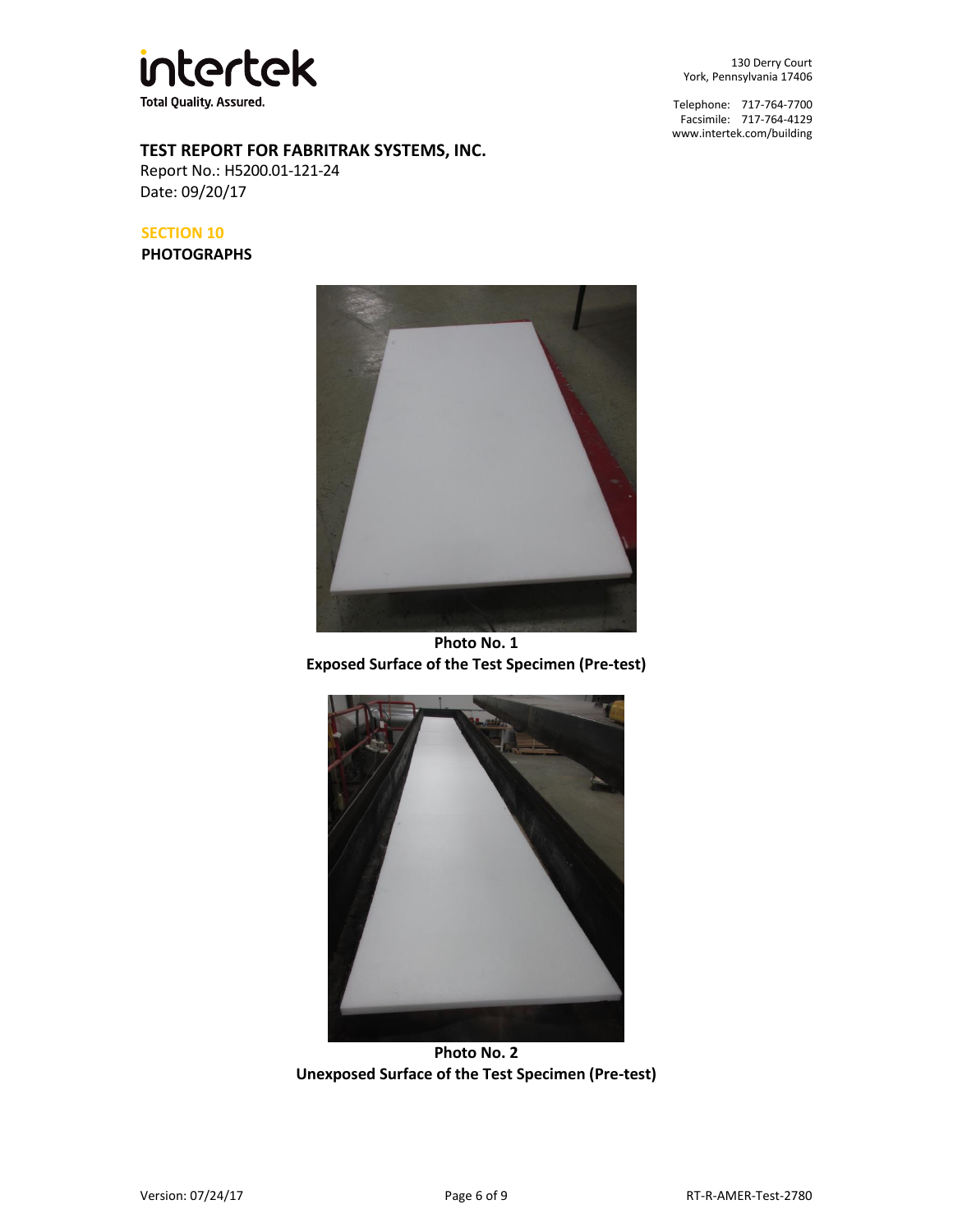

**TEST REPORT FOR FABRITRAK SYSTEMS, INC.**

Report No.: H5200.01-121-24 Date: 09/20/17

**SECTION 8 (Continued)** 

**PHOTOGRAPHS**



Telephone: 717-764-7700 Facsimile: 717-764-4129 [www.intertek.com/building](http://www.intertek.com/building) 



**Photo No. 3 Unexposed Surface of the Test Specimen (Post-test)**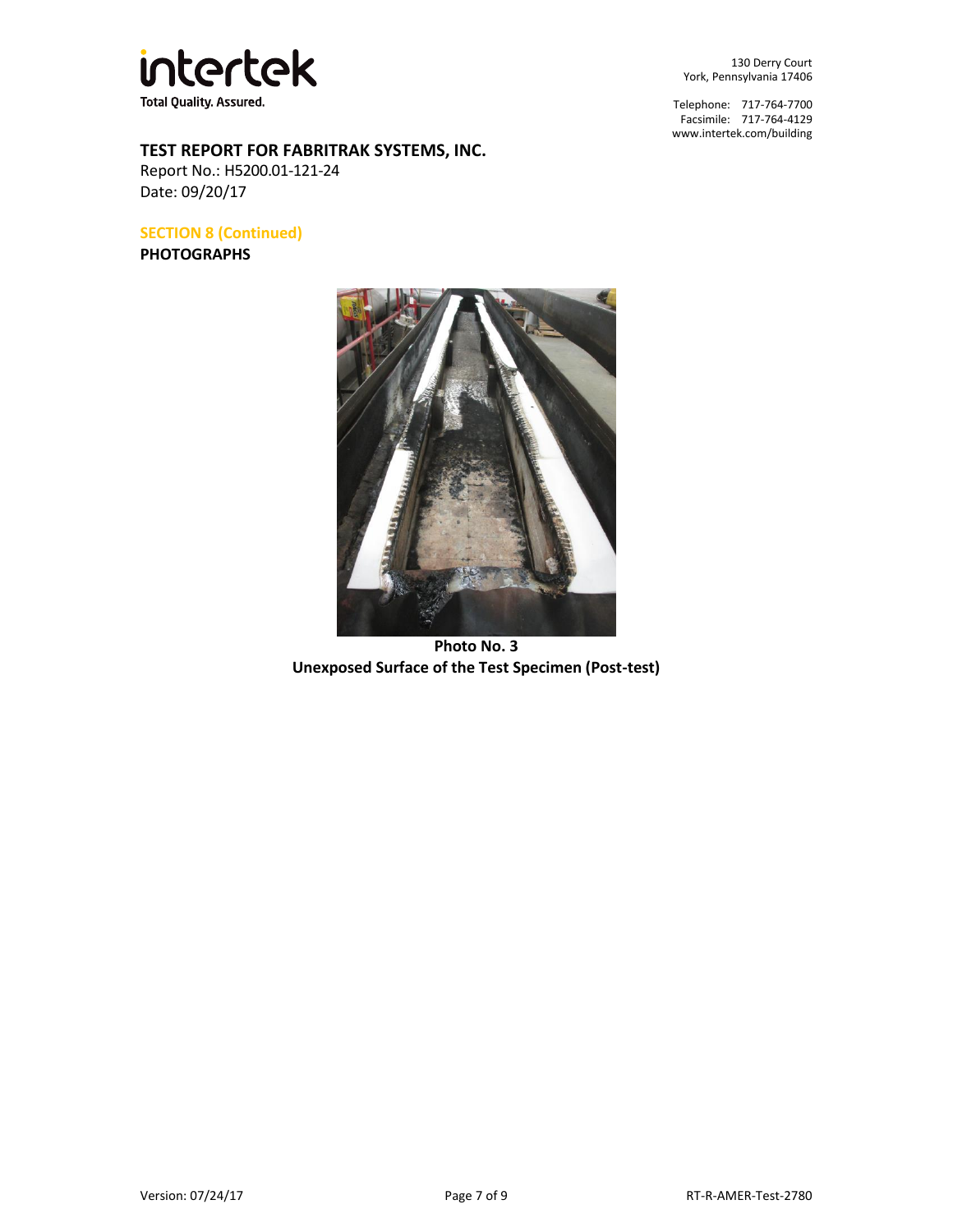

## **TEST REPORT FOR FABRITRAK SYSTEMS, INC.**

Report No.: H5200.01-121-24 Date: 09/20/17

## **SECTION 9**

#### **GRAPHS**